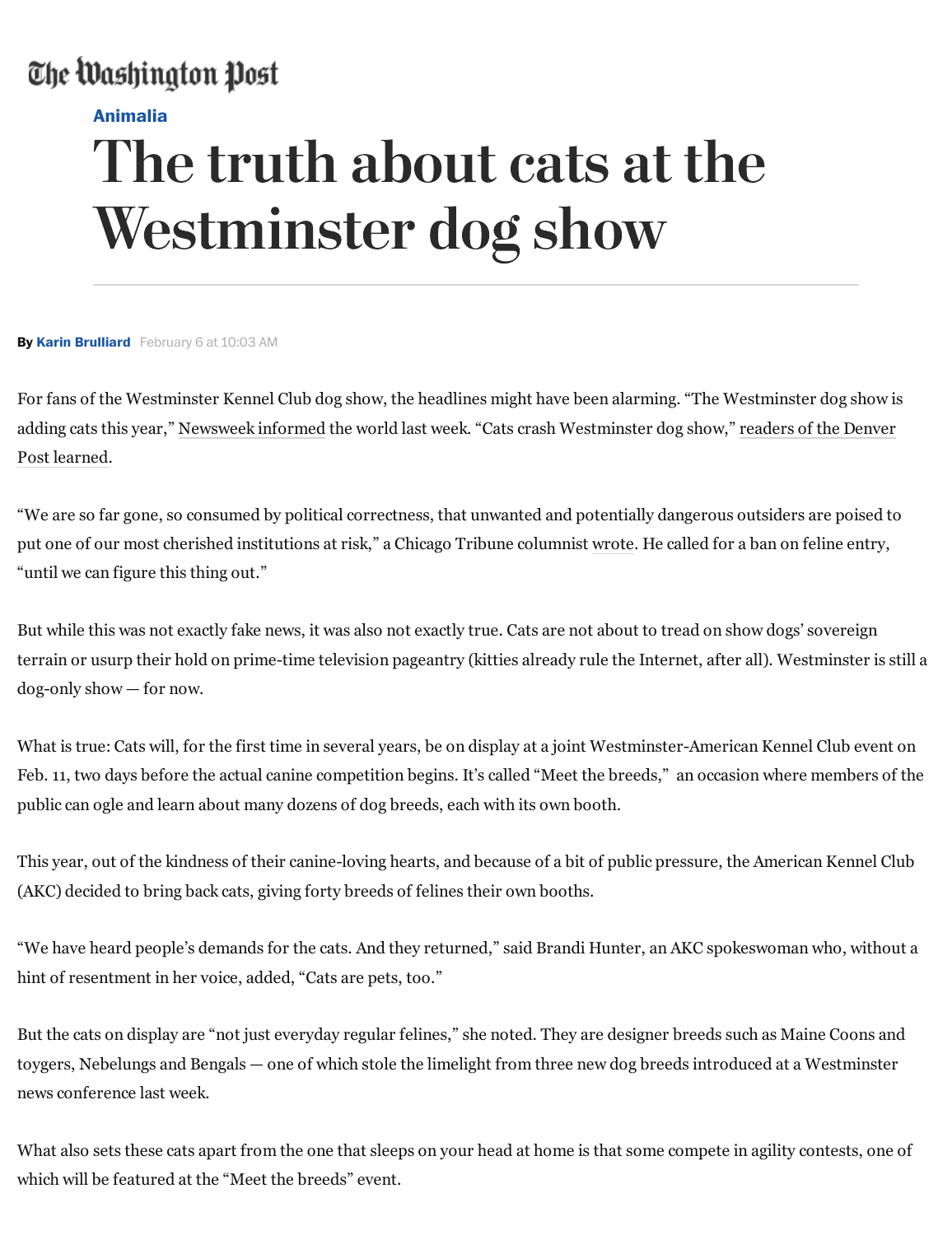Perhaps you have seen dog agility competitions: Pooches race through obstacle courses, guided by a handler who cannot touch them nor entice them with treats, toys or any incentive for their efforts.

Cats do that, too? Not exactly.

Anthony Hutcherson, the owner of the Bengal that generated all the cats-at-Westminster headlines last week  $-$  a mini-leopard named Jungletrax Abiding Ovation — said the basic idea is the same: get the cat to complete an obstacle course quickly and flawlessly. But these being cats, they need a good reason for doing it. So, feline agility allows — and from the cat's perspective, requires — handlers to lure the animal through the course with a toy on a string.

Basically, the cat thinks it's hunting, rather than doing its owner's bidding, Hutcherson said. His cats prefer toys that look like mice, he said, and they are pretty good at the balance beams and hoops. Slaloms and tunnels, not so much. In general, some cats are more cooperative on agility courses than others, he said.

"I don't know if it's temperament. Sometimes Ithink it's intelligence," said Hutcherson, of Port Tobacco, Md, who's on the board of the International Cat Association, or [TICA](http://www.tica.org/). "Not that the smartest cats are the ones that are best at agility. Sometimes Ithink it's the opposite."

It's more about prey drive, he said. "Some cats, if they see something that looks like a mouse or bird, they're going for it 100 percent," he said. Others "are well fed and have everything they want."

Agility competitions are growing in popularity at cat shows, said Hutcherson, one of whose kitties — a Bengal named Traipse Furiosa Impresaria — won the course at a recent show in San Diego, netting \$75. But Hutcherson emphasized that not only pedigreed cats such as his Bengals can be prizewinners. Many cat shows now have a category for housecats, and the "Meet the breeds" event in New York this weekend will also have two household cat booths.

Agility competitions are always open to all, he said. All the cats who deign to participate, that is.

"It's all about how good you are, not where you come from," Hutcherson said.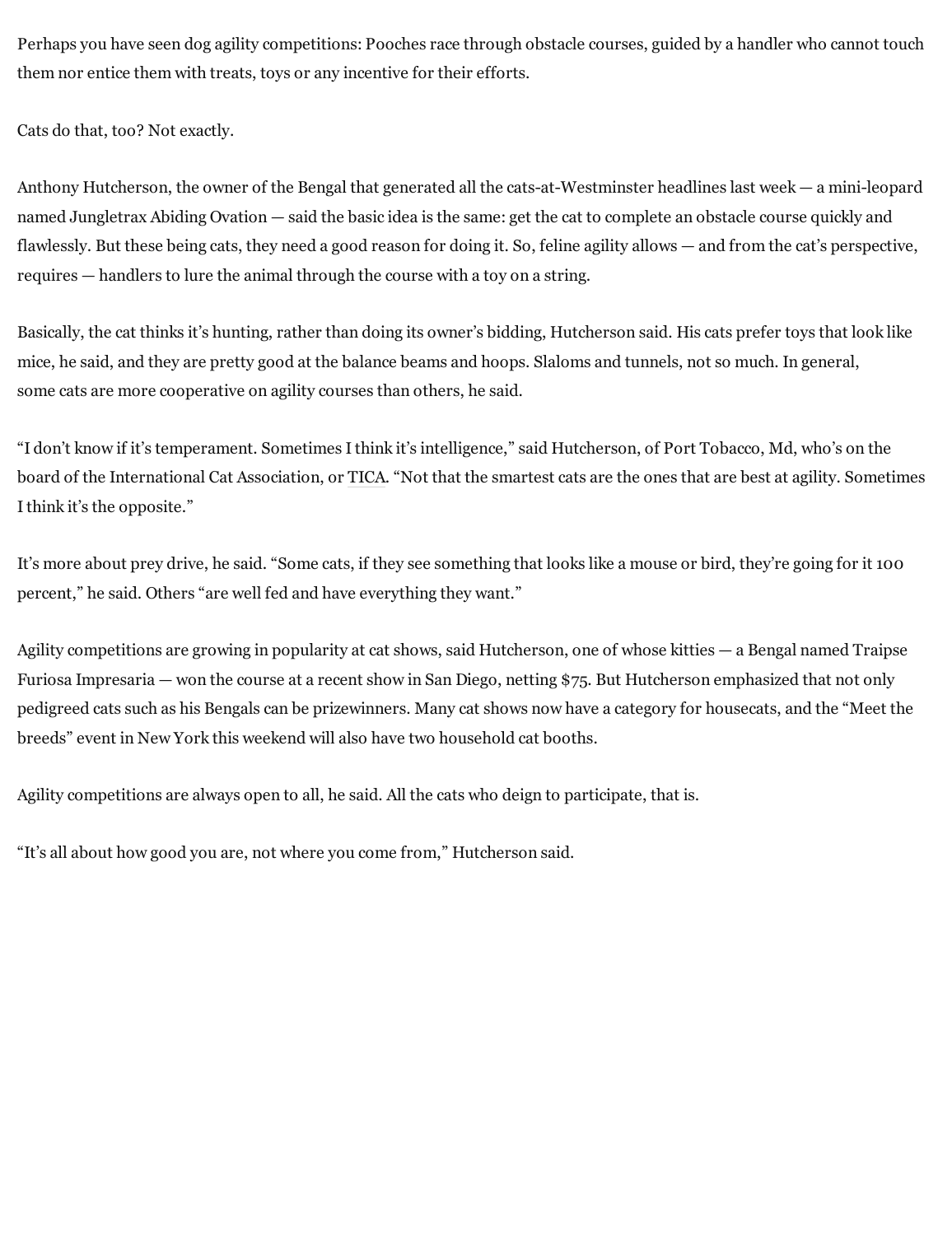

#### Read more:

[Scientists](https://www.washingtonpost.com/news/animalia/wp/2016/11/04/scientists-just-cant-stop-studying-falling-cats/?tid=a_inl&utm_term=.65de499fd2c9) just can't stop studying falling cats

USDA abruptly purges animal welfare [information](https://www.washingtonpost.com/news/animalia/wp/2017/02/03/the-usda-abruptly-removes-animal-welfare-information-from-its-website/?utm_term=.1cdcb4855f54) from its website

You know the weather is bad when you find a moose in your [basement](https://www.washingtonpost.com/news/animalia/wp/2017/01/30/you-know-the-weather-is-bad-when-you-find-a-moose-in-your-basement/?utm_term=.427eeabe1f5e)

Music helps dogs chill out, [especially](https://www.washingtonpost.com/news/animalia/wp/2017/01/27/music-helps-dogs-chill-out-especially-if-its-reggae-and-soft-rock/?utm_term=.6e8570539354) if it's reggae or soft rock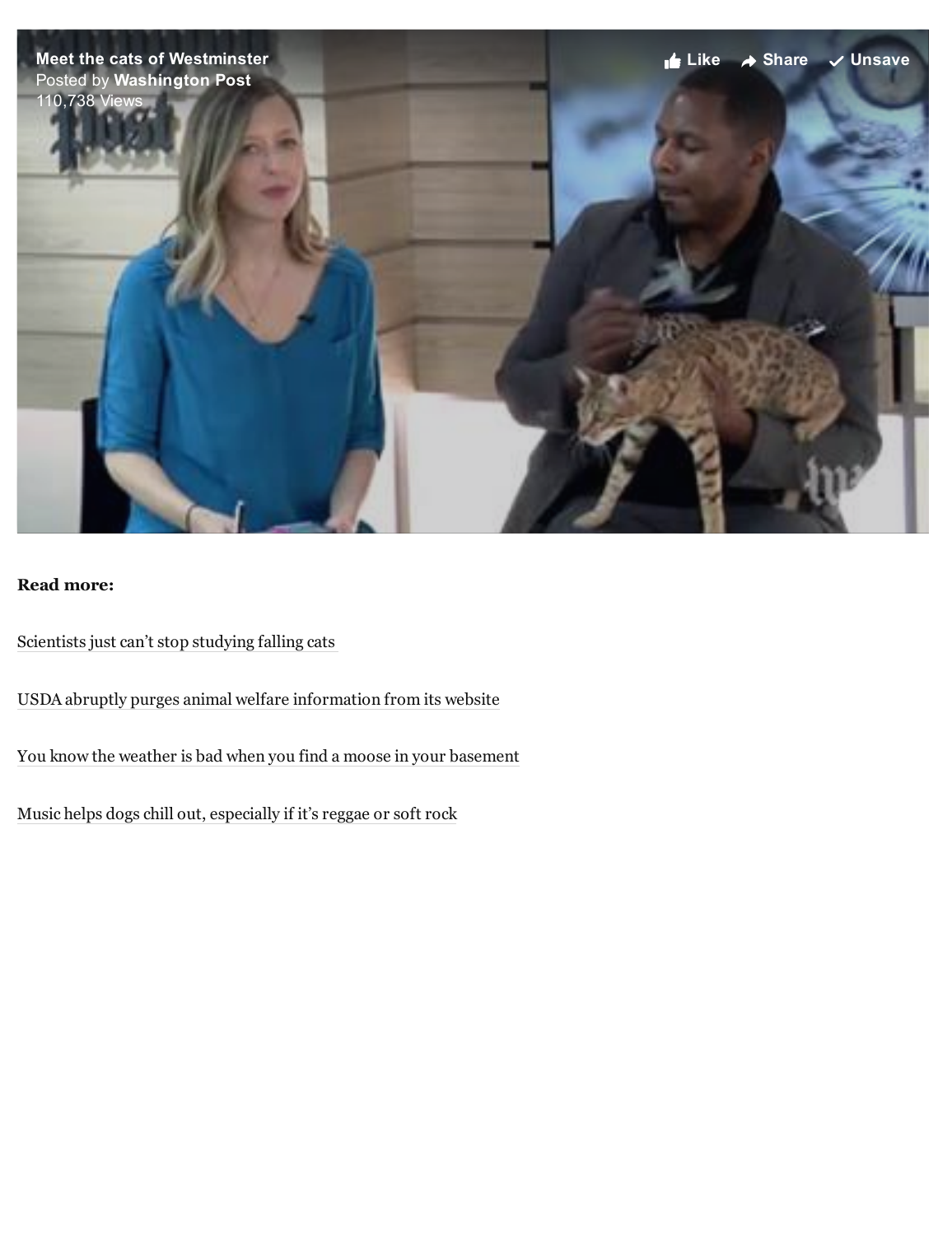Karin Brulliard is a national reporter who runs the Animalia blog. Previously, she was a foreign correspondent and a local reporter. **■** Follow [@karinbrulliard](https://twitter.com/intent/follow?screen_name=karinbrulliard)

## The Post Recommends

# 5 Diets, the [take-aways:](https://www.washingtonpost.com/lifestyle/food/5-diets-the-take-aways-how-our-5-staffers-managed-and-what-comes-next/2017/02/06/9d8b6baa-ea16-11e6-bf6f-301b6b443624_story.html?tid=hybrid_collaborative_1_na) How our 5 staffers managed, and what comes next

Each lost weight, but now comes the hard part: Keeping up the good habits and not backsliding.

## If you thought Lady Gaga's halftime show was [apolitical,](https://www.washingtonpost.com/news/morning-mix/wp/2017/02/06/if-you-thought-lady-gagas-halftime-show-was-apolitical-consider-the-origin-of-this-land-is-your-land/?tid=hybrid_collaborative_2_na) consider the origin of 'This Land is Your Land'

The original Woody Guthrie version of the song included a line about "big high wall there that tried to stop me."

## At 12, he had stopped growing. Doctors were [stumped.](https://www.washingtonpost.com/national/health-science/at-12-he-had-stopped-growing-the-reason-was-a-surprise/2017/02/06/3bebc9dc-cdea-11e6-b8a2-8c2a61b0436f_story.html?tid=hybrid_collaborative_3_na) The answer was in his gut.

Tests by specialists ruled out exotic infections and allergies.

**PAID PROMOTED STORIES PAID PROMOTED STORIES**